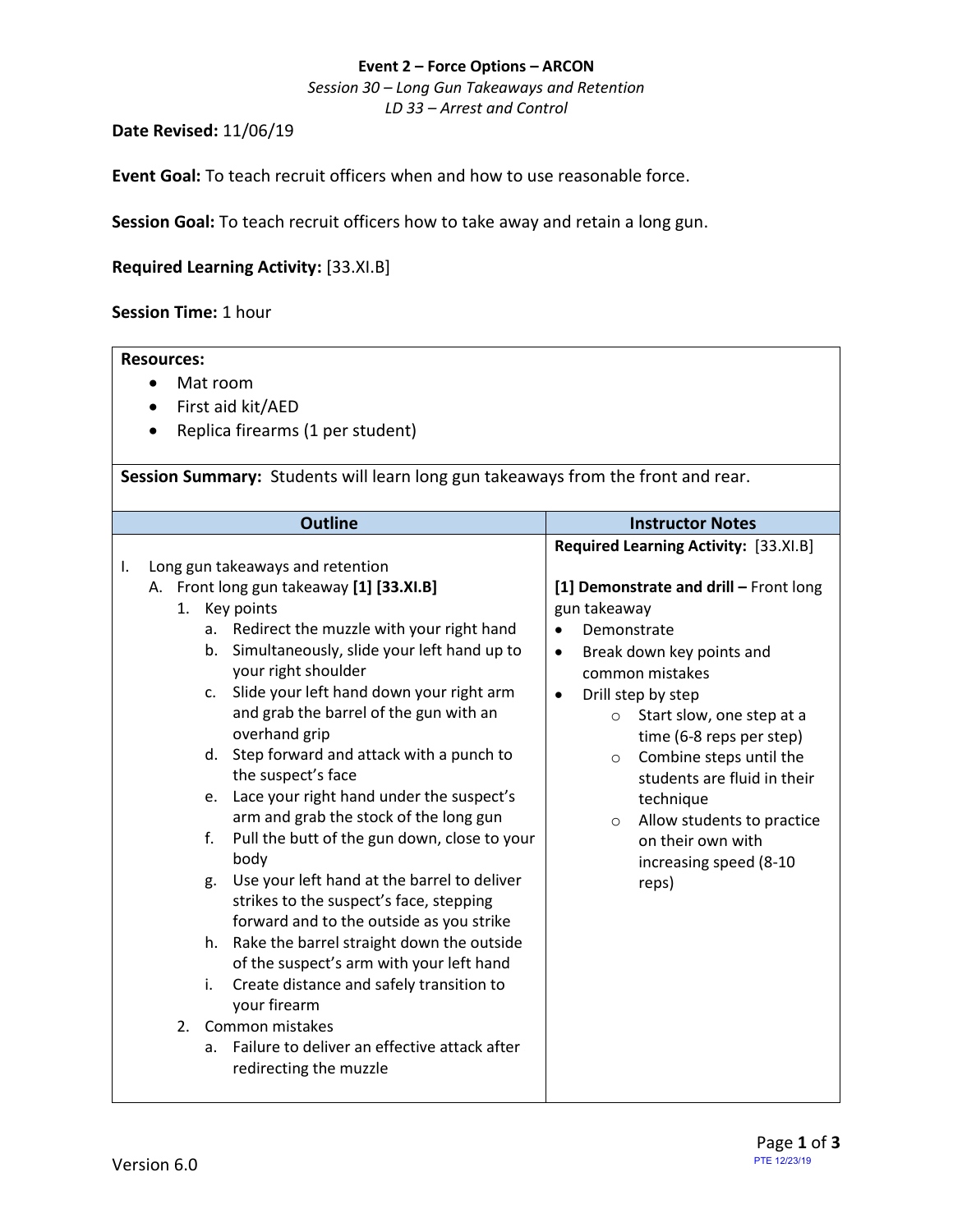## **Event 2 – Force Options – ARCON**

*Session 30 – Long Gun Takeaways and Retention*

| LD 33 – Arrest and Control |  |
|----------------------------|--|
|                            |  |

|    |    | LD 33 – AITEST QUIL CONTUOI                                     |                                        |
|----|----|-----------------------------------------------------------------|----------------------------------------|
|    |    | b. Failing to pull the butt of the gun to your                  | [2] Demonstrate and drill - Rear long  |
|    |    | body before the second attack                                   | gun takeaway                           |
|    | C. | Failing to step forward and to the outside                      | Demonstrate<br>$\bullet$               |
|    |    | during the secondary attack                                     | Break down key points and<br>$\bullet$ |
| В. |    | Rear long gun takeaway [2]                                      | common mistakes                        |
|    |    | 1. Key points                                                   | Drill step by step<br>$\bullet$        |
|    |    | Turn and look over your left shoulder to<br>а.                  | Start slow, one step at a<br>$\circ$   |
|    |    | identify the target                                             | time (6-8 reps per step)               |
|    | b. | Redirect the muzzle by blading your                             | Combine steps until the<br>$\circ$     |
|    |    | shoulders and sweeping your hand behind                         | students are fluid in their            |
|    |    | your back                                                       | technique                              |
|    | c. | Take a big step, deep to the outside of the                     | Allow students to practice             |
|    |    | suspect's feet                                                  | $\circ$<br>on their own with           |
|    | d. | Simultaneously, wrap your left arm deep                         |                                        |
|    |    | around the stock of the long gun                                | increasing speed (8-10                 |
|    | e. | Attack with a punch to the suspect's face                       | reps)                                  |
|    | f. | Lace your right hand under the suspect's                        |                                        |
|    |    | arm and grab the stock behind your left                         |                                        |
|    |    | hand                                                            |                                        |
|    |    | Pull the butt of the gun down, close to your                    |                                        |
|    | g. | body                                                            |                                        |
|    | h. | Slide your left hand up to the barrel                           |                                        |
|    | i. | Use your left hand at the barrel to deliver                     |                                        |
|    |    |                                                                 |                                        |
|    |    | strikes to the suspect's face, stepping                         |                                        |
|    |    | forward and to the outside as you strike                        |                                        |
|    | j. | Rake the barrel straight down the outside                       |                                        |
|    |    | of the suspect's arm with your left hand                        |                                        |
|    | k. | Create distance and safely transition to                        |                                        |
|    |    | your firearm                                                    |                                        |
|    | 2. | Common mistakes<br>Failure to deliver an effective attack after |                                        |
|    | a. |                                                                 |                                        |
|    |    | redirecting the muzzle                                          |                                        |
|    |    | b. Failing to pull the butt of the gun to your                  |                                        |
|    |    | body before the second attack                                   |                                        |
|    | c. | Failing to step forward and to the outside                      |                                        |
|    |    | during the secondary attack                                     | [3] Demonstrate and drill - Long gun   |
| C. |    | Long gun retention [3][33.XI.B]                                 | retention                              |
|    |    | 1. Key points                                                   | Demonstrate<br>$\bullet$               |
|    | а. | Lower your center of gravity and pull long                      | Break down key points and<br>$\bullet$ |
|    |    | gun into a close contact shooting position                      | common mistakes                        |
|    |    | b. If reasonable and the situation warrants                     | Drill step by step<br>$\bullet$        |
|    |    | the use of deadly force, pull the trigger                       | Start slow, one step at a<br>$\circ$   |
|    | c. | Move the muzzle off target to the support                       | time (6-8 reps per step)               |
|    |    | side                                                            | Combine steps until the<br>O           |
|    | d. | Attack with an A-frame kick with your                           | students are fluid in their            |
|    |    | primary leg                                                     | technique                              |
|    |    | Step forward and to the outside<br>e.                           |                                        |